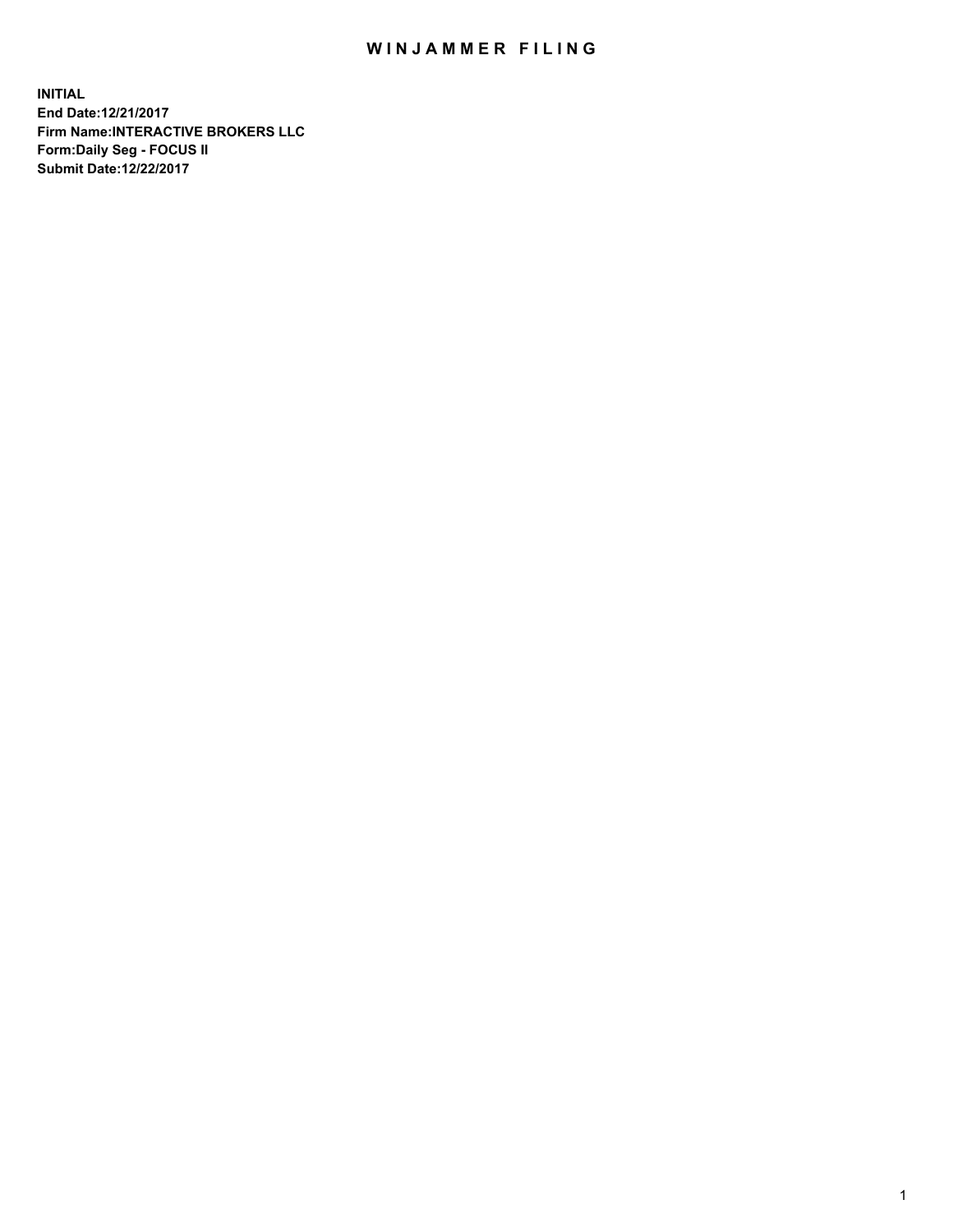## **INITIAL End Date:12/21/2017 Firm Name:INTERACTIVE BROKERS LLC Form:Daily Seg - FOCUS II Submit Date:12/22/2017 Daily Segregation - Cover Page**

| Name of Company<br><b>Contact Name</b><br><b>Contact Phone Number</b><br><b>Contact Email Address</b>                                                                                                                                                                                                                          | <b>INTERACTIVE BROKERS LLC</b><br><b>James Menicucci</b><br>203-618-8085<br>jmenicucci@interactivebrokers.c<br>om |
|--------------------------------------------------------------------------------------------------------------------------------------------------------------------------------------------------------------------------------------------------------------------------------------------------------------------------------|-------------------------------------------------------------------------------------------------------------------|
| FCM's Customer Segregated Funds Residual Interest Target (choose one):<br>a. Minimum dollar amount: ; or<br>b. Minimum percentage of customer segregated funds required:% ; or<br>c. Dollar amount range between: and; or<br>d. Percentage range of customer segregated funds required between:% and%.                         | $\overline{\mathbf{0}}$<br>0<br><u>155,000,000 245,000,000</u><br><u>00</u>                                       |
| FCM's Customer Secured Amount Funds Residual Interest Target (choose one):<br>a. Minimum dollar amount: ; or<br>b. Minimum percentage of customer secured funds required:%; or<br>c. Dollar amount range between: and; or<br>d. Percentage range of customer secured funds required between:% and%.                            | $\overline{\mathbf{0}}$<br>$\overline{\mathbf{0}}$<br>80,000,000 120,000,000<br>00                                |
| FCM's Cleared Swaps Customer Collateral Residual Interest Target (choose one):<br>a. Minimum dollar amount: ; or<br>b. Minimum percentage of cleared swaps customer collateral required:% ; or<br>c. Dollar amount range between: and; or<br>d. Percentage range of cleared swaps customer collateral required between:% and%. | $\underline{\mathbf{0}}$<br>$\underline{\mathbf{0}}$<br>0 <sub>0</sub><br>0 <sub>0</sub>                          |

Attach supporting documents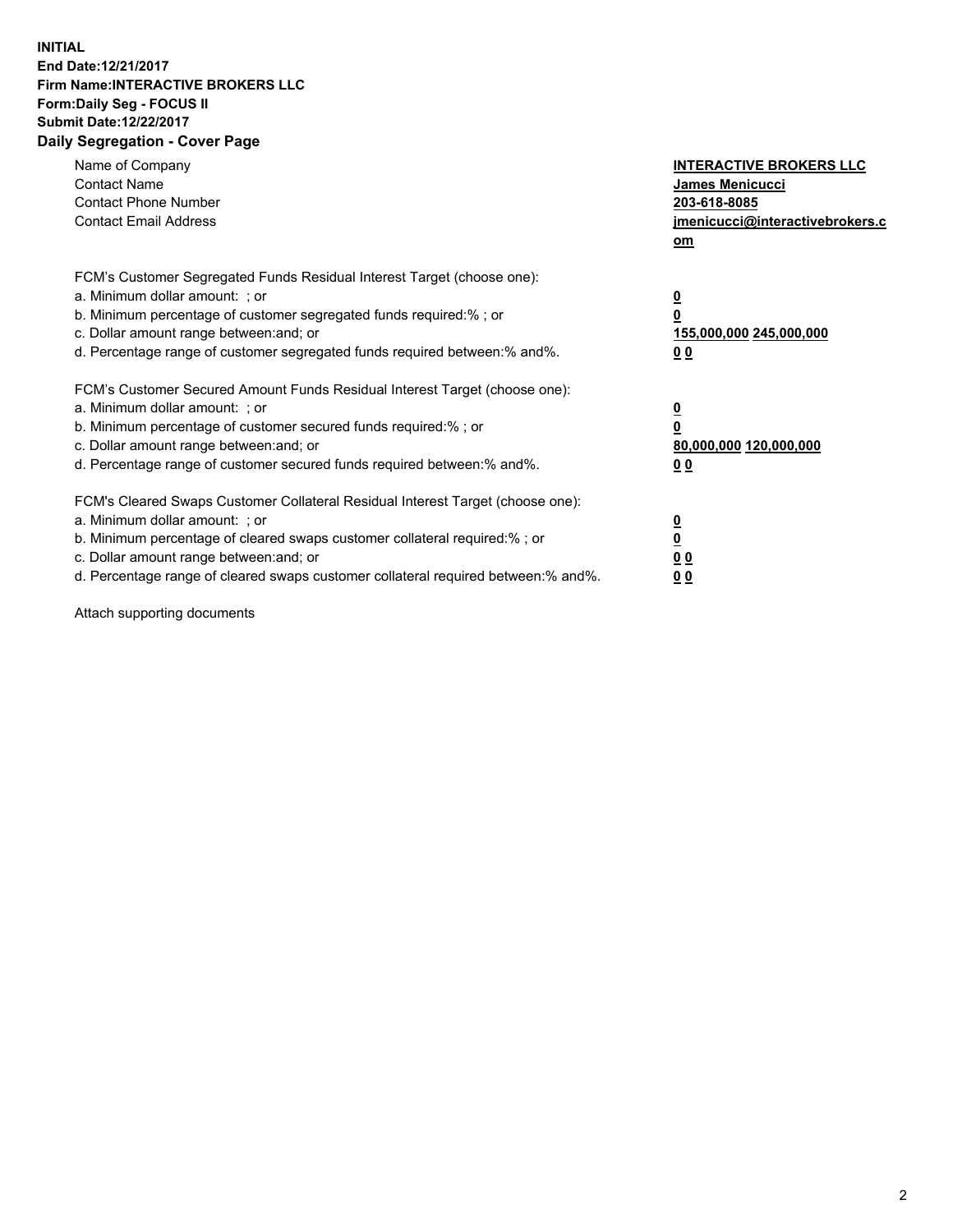## **INITIAL End Date:12/21/2017 Firm Name:INTERACTIVE BROKERS LLC Form:Daily Seg - FOCUS II Submit Date:12/22/2017 Daily Segregation - Secured Amounts**

|     | Daily Jegiegation - Jeculed Aniounts                                                        |                                                       |
|-----|---------------------------------------------------------------------------------------------|-------------------------------------------------------|
|     | Foreign Futures and Foreign Options Secured Amounts                                         |                                                       |
|     | Amount required to be set aside pursuant to law, rule or regulation of a foreign            | $0$ [7305]                                            |
|     | government or a rule of a self-regulatory organization authorized thereunder                |                                                       |
| 1.  | Net ledger balance - Foreign Futures and Foreign Option Trading - All Customers             |                                                       |
|     | A. Cash                                                                                     | 472,271,385 [7315]                                    |
|     | B. Securities (at market)                                                                   | $0$ [7317]                                            |
| 2.  | Net unrealized profit (loss) in open futures contracts traded on a foreign board of trade   | 10,316,014 [7325]                                     |
| 3.  | Exchange traded options                                                                     |                                                       |
|     | a. Market value of open option contracts purchased on a foreign board of trade              | 17,385 [7335]                                         |
|     | b. Market value of open contracts granted (sold) on a foreign board of trade                | -57,517 [7337]                                        |
| 4.  | Net equity (deficit) (add lines 1.2. and 3.)                                                | 482,547,267 [7345]                                    |
| 5.  | Account liquidating to a deficit and account with a debit balances - gross amount           | 4,624 [7351]                                          |
|     | Less: amount offset by customer owned securities                                            | 0 [7352] 4,624 [7354]                                 |
| 6.  | Amount required to be set aside as the secured amount - Net Liquidating Equity              | 482,551,891 [7355]                                    |
|     | Method (add lines 4 and 5)                                                                  |                                                       |
| 7.  | Greater of amount required to be set aside pursuant to foreign jurisdiction (above) or line | 482,551,891 [7360]                                    |
|     | 6.                                                                                          |                                                       |
|     | FUNDS DEPOSITED IN SEPARATE REGULATION 30.7 ACCOUNTS                                        |                                                       |
| 1.  | Cash in banks                                                                               |                                                       |
|     | A. Banks located in the United States                                                       | 29,874,359 [7500]                                     |
|     | B. Other banks qualified under Regulation 30.7                                              | 0 [7520] 29,874,359 [7530]                            |
| 2.  | Securities                                                                                  |                                                       |
|     | A. In safekeeping with banks located in the United States                                   | 439,404,965 [7540]                                    |
|     | B. In safekeeping with other banks qualified under Regulation 30.7                          | 0 [7560] 439,404,965 [7570]                           |
| 3.  | Equities with registered futures commission merchants                                       |                                                       |
|     | A. Cash                                                                                     | $0$ [7580]                                            |
|     | <b>B.</b> Securities                                                                        | $0$ [7590]                                            |
|     | C. Unrealized gain (loss) on open futures contracts                                         | $0$ [7600]                                            |
|     | D. Value of long option contracts                                                           | $0$ [7610]                                            |
|     | E. Value of short option contracts                                                          | 0 [7615] 0 [7620]                                     |
| 4.  | Amounts held by clearing organizations of foreign boards of trade                           |                                                       |
|     | A. Cash                                                                                     | $0$ [7640]                                            |
|     | <b>B.</b> Securities                                                                        | $0$ [7650]                                            |
|     | C. Amount due to (from) clearing organization - daily variation                             | $0$ [7660]                                            |
|     | D. Value of long option contracts                                                           | $0$ [7670]                                            |
|     | E. Value of short option contracts                                                          | 0 [7675] 0 [7680]                                     |
| 5.  | Amounts held by members of foreign boards of trade                                          |                                                       |
|     | A. Cash                                                                                     | 127,311,513 [7700]                                    |
|     | <b>B.</b> Securities                                                                        | $0$ [7710]                                            |
|     | C. Unrealized gain (loss) on open futures contracts                                         | 10,877,056 [7720]                                     |
|     | D. Value of long option contracts                                                           | 17,385 [7730]                                         |
|     | E. Value of short option contracts                                                          | <mark>-57,517</mark> [7735] <b>138,148,437</b> [7740] |
| 6.  | Amounts with other depositories designated by a foreign board of trade                      | 0 [7760]                                              |
| 7.  | Segregated funds on hand                                                                    | $0$ [7765]                                            |
| 8.  | Total funds in separate section 30.7 accounts                                               | 607,427,761 [7770]                                    |
| 9.  | Excess (deficiency) Set Aside for Secured Amount (subtract line 7 Secured Statement         | 124,875,870 [7380]                                    |
|     | Page 1 from Line 8)                                                                         |                                                       |
| 10. | Management Target Amount for Excess funds in separate section 30.7 accounts                 | 80,000,000 [7780]                                     |
| 11. | Excess (deficiency) funds in separate 30.7 accounts over (under) Management Target          | 44,875,870 [7785]                                     |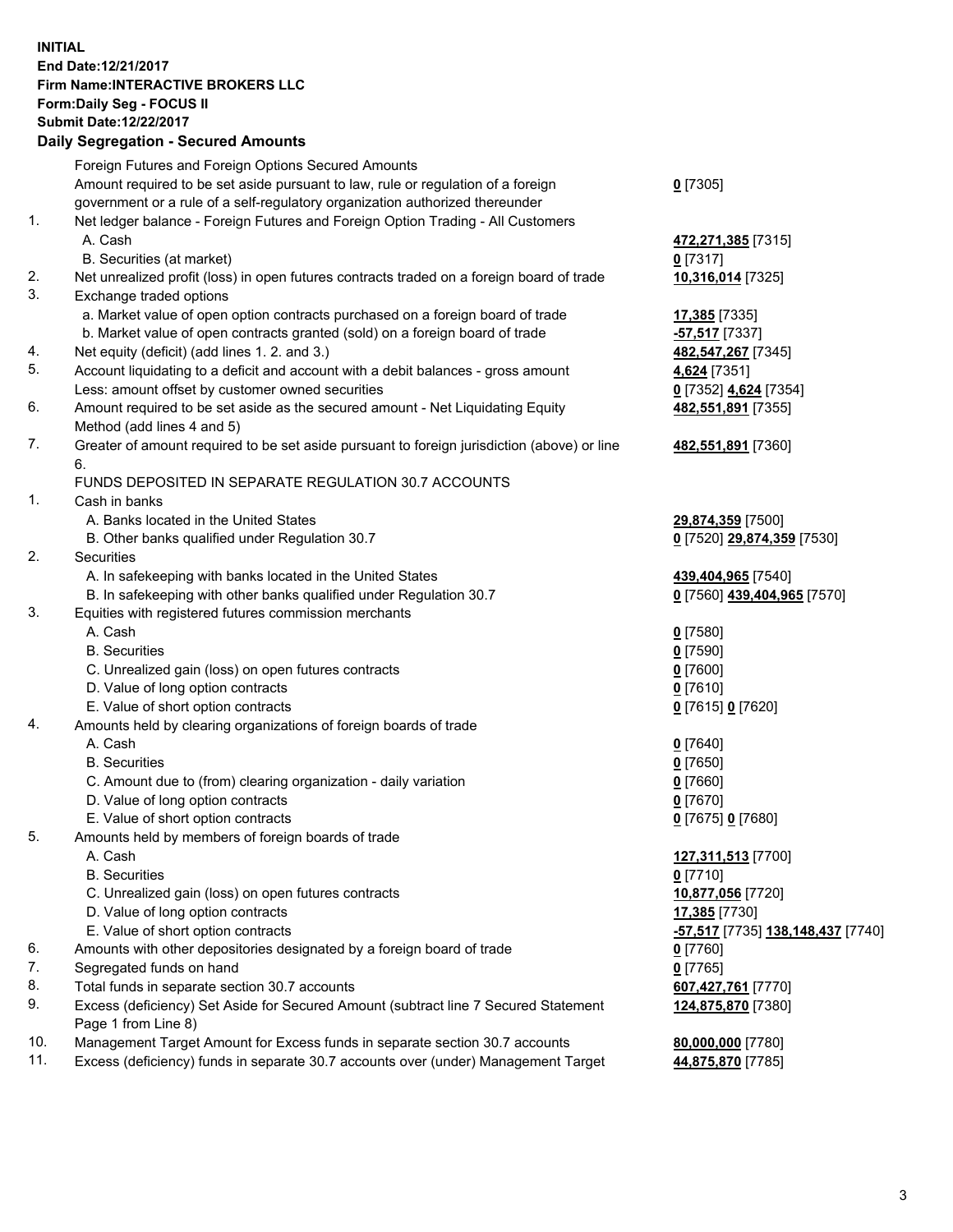**INITIAL End Date:12/21/2017 Firm Name:INTERACTIVE BROKERS LLC Form:Daily Seg - FOCUS II Submit Date:12/22/2017 Daily Segregation - Segregation Statement** SEGREGATION REQUIREMENTS(Section 4d(2) of the CEAct) 1. Net ledger balance A. Cash **4,518,992,679** [7010] B. Securities (at market) **0** [7020] 2. Net unrealized profit (loss) in open futures contracts traded on a contract market **-120,370,184** [7030] 3. Exchange traded options A. Add market value of open option contracts purchased on a contract market **174,564,376** [7032] B. Deduct market value of open option contracts granted (sold) on a contract market **-277,748,806** [7033] 4. Net equity (deficit) (add lines 1, 2 and 3) **4,295,438,065** [7040] 5. Accounts liquidating to a deficit and accounts with debit balances - gross amount **268,727** [7045] Less: amount offset by customer securities **0** [7047] **268,727** [7050] 6. Amount required to be segregated (add lines 4 and 5) **4,295,706,792** [7060] FUNDS IN SEGREGATED ACCOUNTS 7. Deposited in segregated funds bank accounts A. Cash **508,235,832** [7070] B. Securities representing investments of customers' funds (at market) **2,837,011,625** [7080] C. Securities held for particular customers or option customers in lieu of cash (at market) **0** [7090] 8. Margins on deposit with derivatives clearing organizations of contract markets A. Cash **24,635,632** [7100] B. Securities representing investments of customers' funds (at market) **1,241,497,534** [7110] C. Securities held for particular customers or option customers in lieu of cash (at market) **0** [7120] 9. Net settlement from (to) derivatives clearing organizations of contract markets **4,616,964** [7130] 10. Exchange traded options A. Value of open long option contracts **174,462,425** [7132] B. Value of open short option contracts **-277,639,964** [7133] 11. Net equities with other FCMs A. Net liquidating equity **0** [7140] B. Securities representing investments of customers' funds (at market) **0** [7160] C. Securities held for particular customers or option customers in lieu of cash (at market) **0** [7170] 12. Segregated funds on hand **0** [7150] 13. Total amount in segregation (add lines 7 through 12) **4,512,820,048** [7180] 14. Excess (deficiency) funds in segregation (subtract line 6 from line 13) **217,113,256** [7190] 15. Management Target Amount for Excess funds in segregation **155,000,000** [7194] **62,113,256** [7198]

16. Excess (deficiency) funds in segregation over (under) Management Target Amount Excess